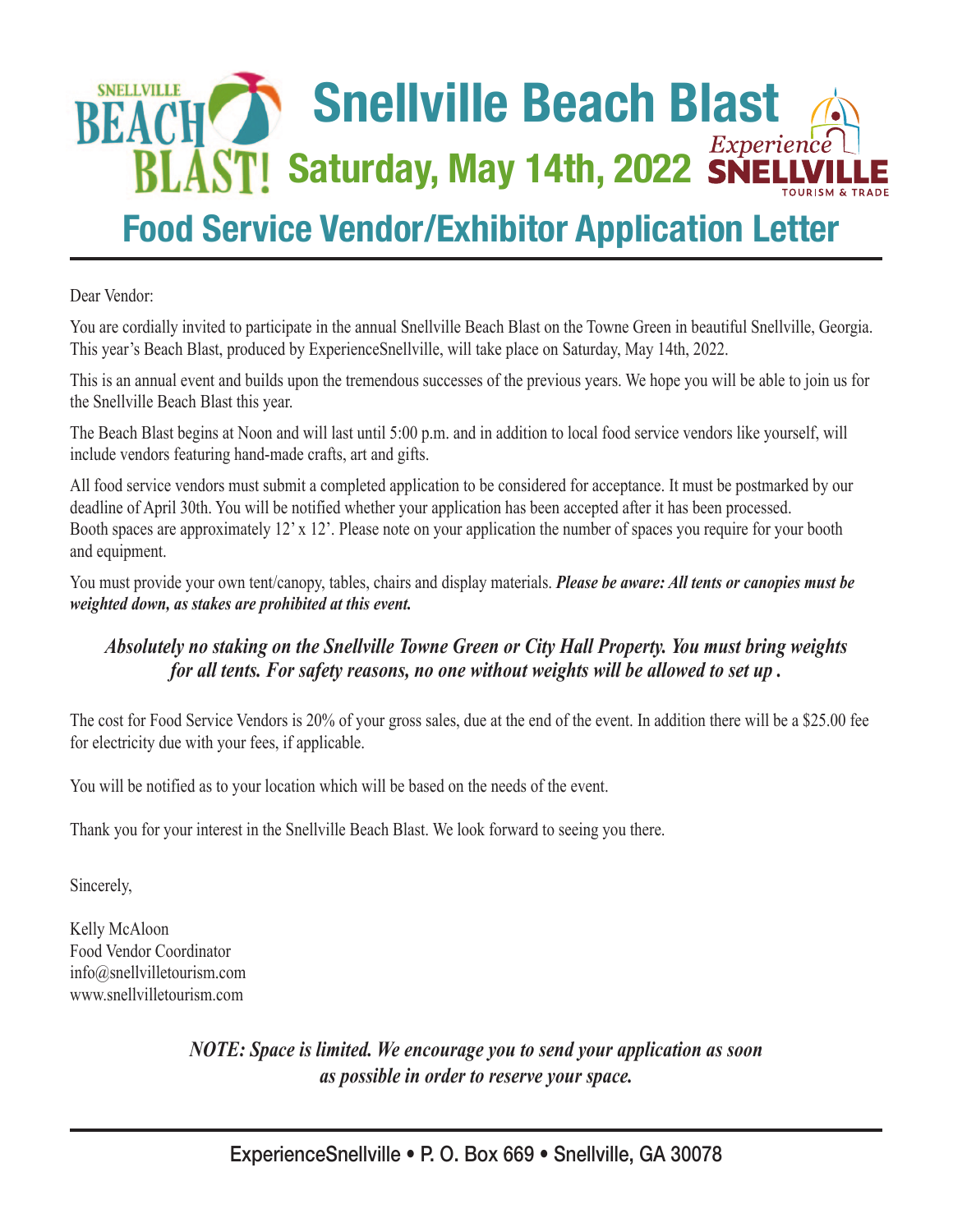

# **Food Service Vendor/Exhibitor Rules and Regulations**

# **BEACH BLAST AREA AND BOOTH SPACE:**

The Beach Blast area for vendors will be in front of Snellville City Hall on Oak Road or on the Towne Green in downtown, Snellville, Georgia. You will be notified by the Beach Blast Committee as to the location assigned to you based on the needs of the Beach Blast.

## **ENTRY REQUIREMENTS:**

Complete and sign the application form which includes a Hold Harmless Agreement. *The form must be signed if you wish to participate in the festival.* 

*Deadline for application to be submitted is midnight, April 30th, 2022.* 

## **BOOTH SIZE AND FEES:**

Your vendor space will be approximately 12' x 12'. The entry fee is 20% of your gross sales, due at the end of the event. Please note on your application the number of spaces you require for your booth and equipment. *Staking Tents is prohibited*.

# *Absolutely no staking on the Snellville Towne Green or City Hall Property. You must bring weights for all tents. For safety reasons, no one without weights will not be allowed to set up .*

## **TAXES:**

Vendors are responsible for collecting and submitting all required taxes. Gwinnett County currently collects 6% sales tax.

## **SECURITY AND INSURANCE:**

Snellville Police will be on duty during the event. However, we cannot be responsible or liable for any injury in your booth to any customer or vendor and/or, loss and/or damage to property in your booth for any reason. You will be responsible for any insurance coverage for your personal property and/or injury to any customer/persons in your booth.

## **DISPLAYS, TABLES AND CHAIRS:**

Vendors must bring their own display materials such as easels, display screens, shelves, etc. All tables and/or chairs must be furnished by the vendor. Booths must be kept clean and barrier free at all times and the area must be left clean at the end of the Beach Blast. All trash disposal is the responsibility of the vendor. Vendors are to provide their own trash bags and may dispose of the trash at the end of the event in the large dumpster behind City Hall or by hauling it away. *Trash cans in the event area are for customer use only.*

## **SET UP AND BREAKDOWN:**

Set-up begins on Saturday, May 14th. You will receive specific set-up times and directions with your confirmation. You should have your area ready to greet customers by Noon. Show hours are from Noon until 5:00 p.m. You will receive break-down instructions along with your confirmation. YOU ARE RESPONSIBLE FOR LEAVING YOUR BOOTH AREA CLEAN!

*There will be a \$100.00 fee to the responsible vendor if the booth area is not left clean.*

*No vehicles will be allowed on the Towne Green after 30 minutes after the event. SMOKING IS NOT ALLOWED IN THE BEACH BLAST AREA!* 

*My signature on my application signifies that I have read and understand the rules and regulations.*